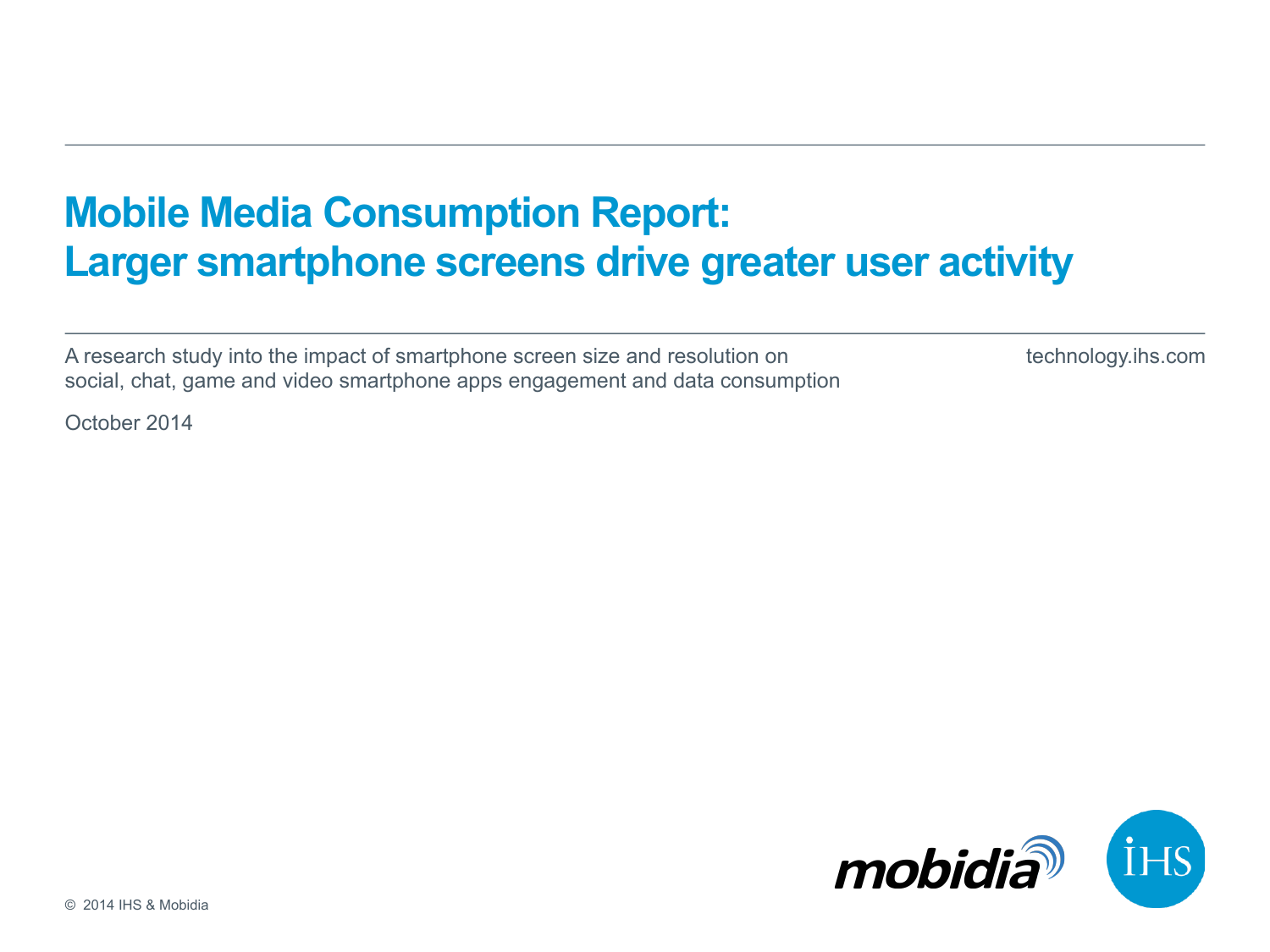

## **Key questions**

- Can hardware explain the differences in app downloads and monetization between Android smartphones and the iPhone?
- Do larger smartphone screens increase smartphone usage? Or, are other device characteristics such as processing power, price, release year responsible for differences in usage patterns?
- Are the impacts the same on minutes of usage, session length and data consumption? If not, how do they differ?
- Now there are larger screen iPhone models with the iPhone 6 and iPhone 6 Plus, what will be the impact on Apple users' app and services usage compared with Android users?
- How do device characteristics affect usage of different genres of apps such as social apps, chat apps, games and media streaming apps?
- As larger screens become more common at lower Android smartphone price points, will mobile usage of low and mid tier smartphones rise to match usage of flagship models?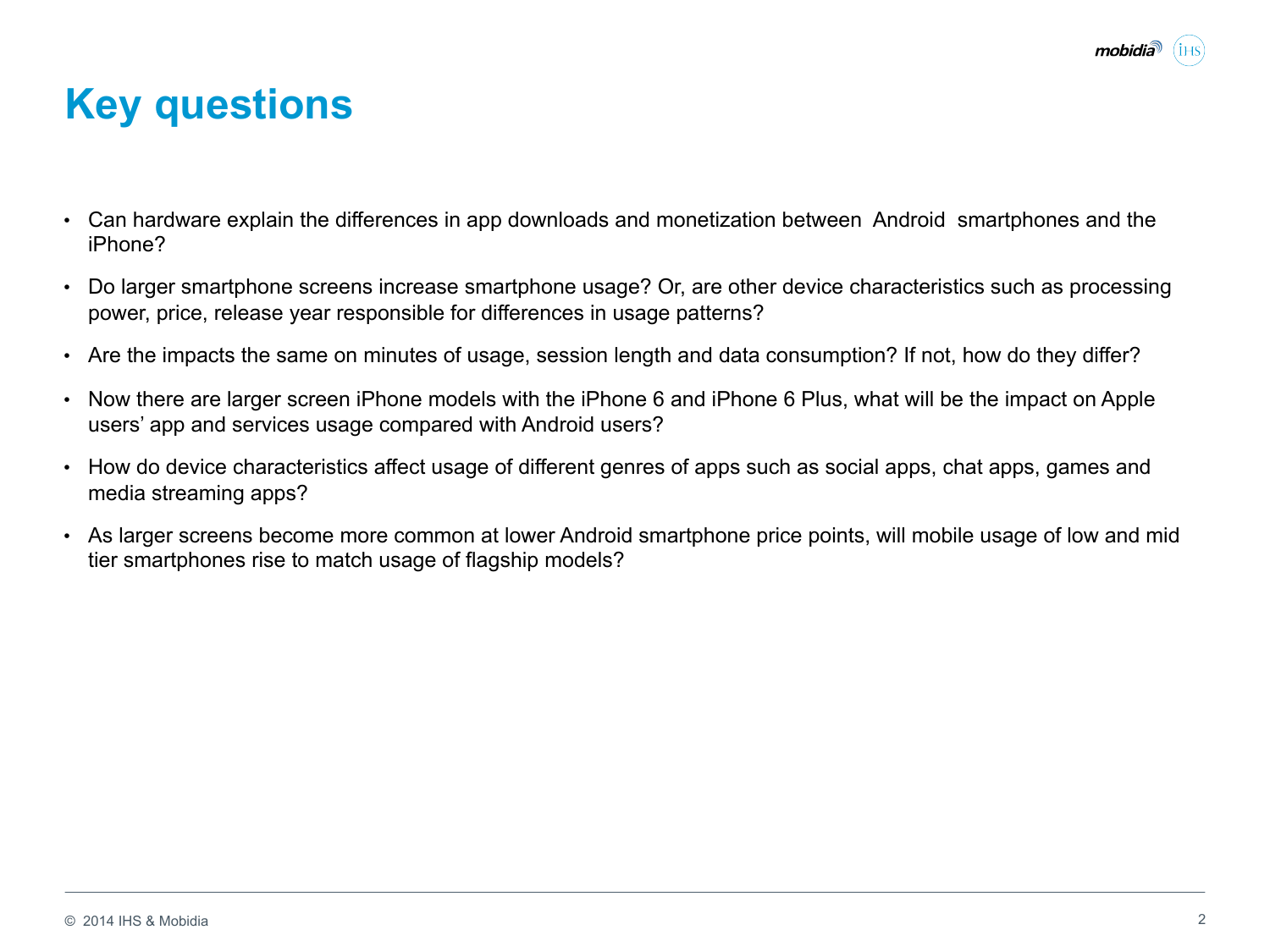# **Key findings**

- In Q2 2014, 80 percent of smartphone models launched had screens over 4.5 inches, larger than any iPhone then on sale. And 17% of new smartphones had screen sizes of 5.5 inches or greater.
- Larger smartphone screen sizes strongly correlate with increased minutes of app usage.
- Higher resolution screen smartphones have higher data consumption, but resolution is less important than physical screen size as an indicator of higher data use.
- Mobile app revenue generated per active iPhone is over four times as much as for Android, despite historically smaller iPhone screen sizes than Android flagship competitors.
- Streaming video and social networking apps have a stronger link between increased data consumption and screen size than do chat apps (e.g. WhatsApp, WeChat) or mobile games.
- High-end application processors, graphics and chipsets do not affect usage as much as screen size: Sony's high powered Xperia Z1 Compact delivered similar usage patterns to Samsung's Galaxy S4 Mini which has a more modest chipset.
- Smartphone screen sizes have increased dramatically in recent years, but until late 2014 Apple lagged its Android competition.
- While the iPhone 6 has a screen of 4.7 inches, the study shows there is a tipping point for screens around 5 inches.
- Although many apps are not yet optimized for the larger iPhone 6 and 6 Plus screen sizes, early indications are users of the iPhone 6 generation are consuming more data than users of older smaller screen iPhone models.
- Operators wishing to drive up data consumption should aim to range more large screen smartphone models, and pair them with larger data tariffs.
- Mobile video providers should tune their picture quality services to the physical size of smartphone screens and not their pixel resolution to maximize engagement.
- Advertisers will benefit from the growing adoption of large screen smartphones which leads to more minutes of app use and hence more advertising views, clicks, and higher mobile advertising revenues.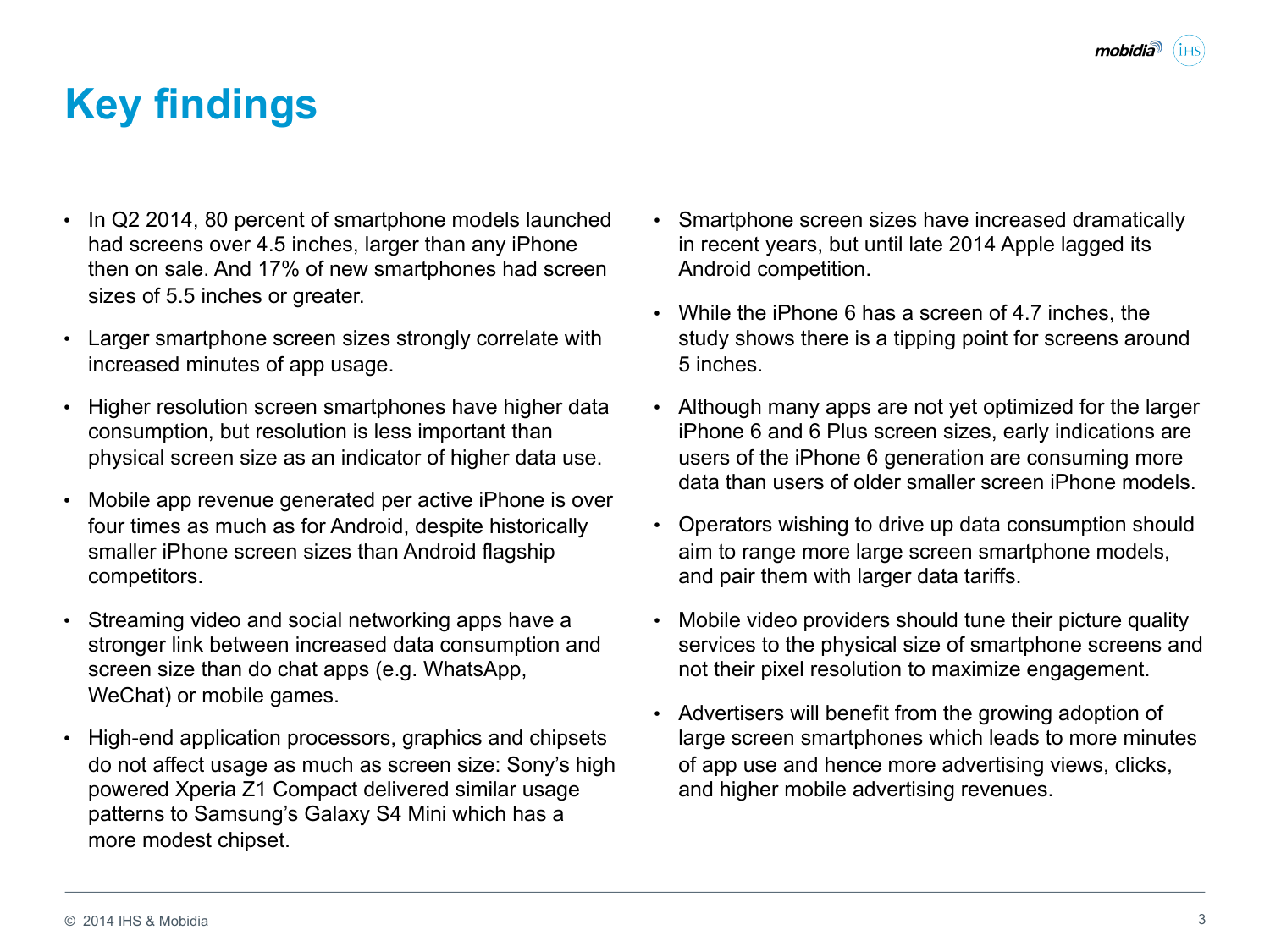#### **Dramatic evolution of smartphone screens between 2009-2014 sets foundations for greater mobile media usage**

When the original iPhone launched in 2007, it had one of the largest smartphone screens available.

By 2009, when the third iPhone model, the 3GS, arrived, 80% of new smartphone models launched had smaller screens than its 3.5 inches.

But the mobile market has changed dramatically since then while Apple made little adjustment to the iPhone's screen size until late 2014's iPhone 6.

In the second quarter of 2014, 80% of new smartphones had screens sizes of 4.5 inches or greater, larger than any iPhone then on sale. And 17% of new smartphones had screen sizes of 5.5 inches or greater.

By launching two new models with 4.7 inch and 5.5 inch screens, for the iPhone 6 and 6 Plus respectively, Apple is launching models with similar screen sizes to many previous smartphones launched by other manufacturers.

How consumers use those existing large screen smartphones is an important basis on which to understand the impact on data generated and the time spent on iPhone content and services.

© 2014 IHS & Mobidia

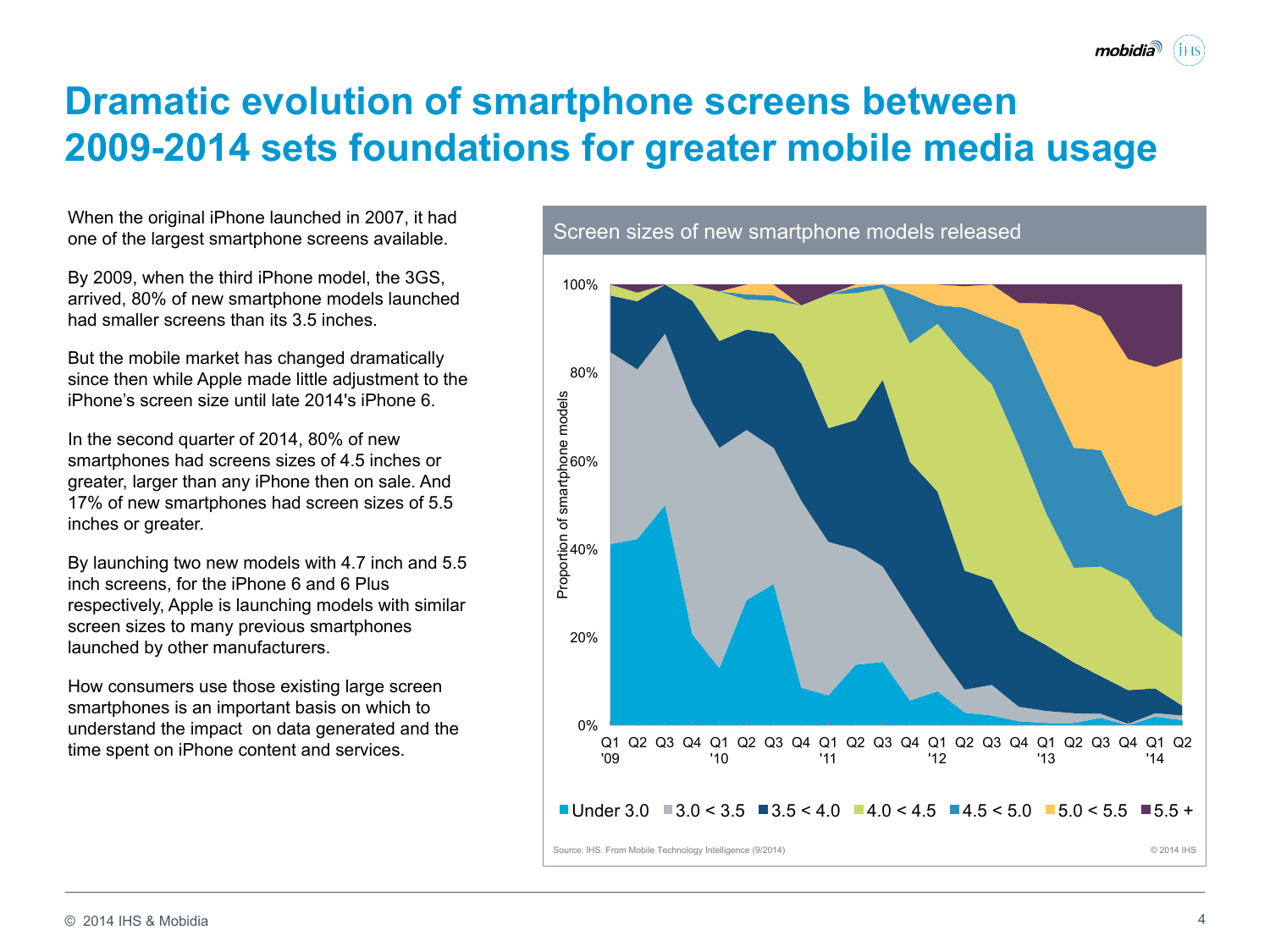# **Flagship smartphone screen sizes have ballooned dramatically in the last four years**



Each handset maker has offered increasingly large screen sizes and display resolutions in their flagship smartphones over the last four years. Apple was the sole exception until 2014's iPhone 6.

In the entry level and mid range smartphone categories there has been a similar trend towards larger screen smartphones:

- HTC's 2014 Desire 310 has a 4.5 inch screen compared with 2013's Desire 300's 4.3 inch screen, and just 3.7 inches for 2011's Desire S.
- Samsung's Galaxy S Mini grew in size from 4 inches for 2012's S3 Mini to 4.3 inches for 2013's S4 Mini.
- Similarly, in the Galaxy Ace 2 to Ace 3, Samsung raised the screen size from 3.8 to 4 inches between the 2012 and 2013 models.

In effect, many entry level smartphones now have larger screens than the flagship smartphones of 2010.

As smartphone displays grow, and flagship features trickle down to mid and low tier smartphones at much lower price points, it's essential for content and services companies to understand to what extent the usage levels will also trickle down.

Operators must plan how to design their mobile data tariffs for mid tier smartphone owners as the smartphones on sale at those price points match the capabilities of previous years' flagship models.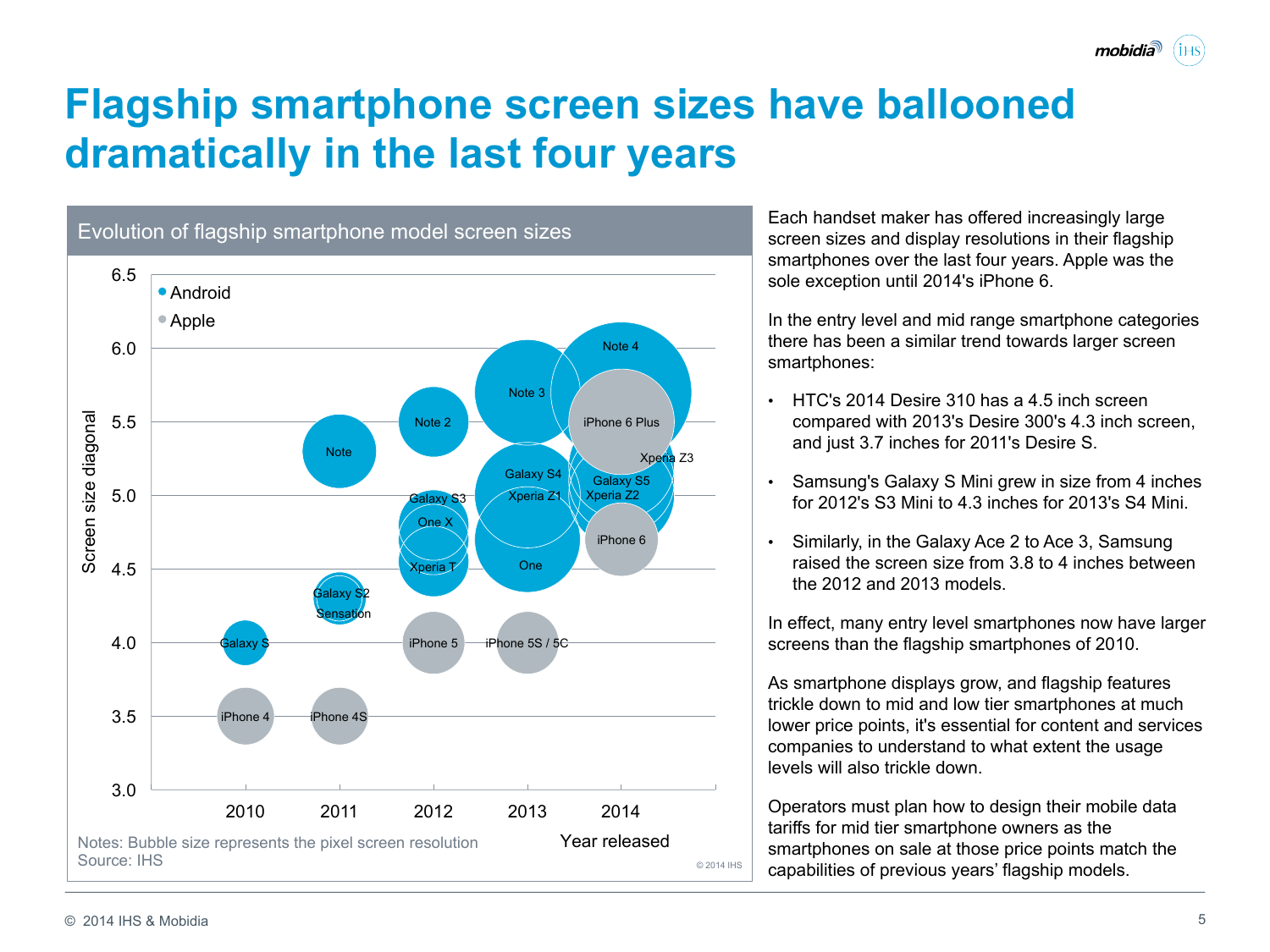mobidia

# **iPhone leads Android in app revenues generated, despite lower levels of data consumed**



Apple's iPhone is a more successful generator of app revenue than Android, despite the larger screens routinely offered by Android OEMs. Apple generates more revenue per device because:

- **Apple only targets the high end**. The range of models and price points offered by Android OEMs is much greater than from Apple. Samsung, for example, offers smartphones retailing from under \$100 without contract or subsidy, right up to flagship models such as the Galaxy S5 with prices five to six times higher which compete head-on with the Phone.
- **The iPhone user experience is more mature**. Apple has complete control over hardware and software making it easier for Apple and app developers to deliver a reliable experience. By contrast, Google and Android smartphone makers must work together which makes innovation slower and harder.

But now Apple is finally increasing both the screen size and resolution of the iPhone, the experience of Android smartphone models provides a critical guide to how iPhone usage will evolve as the new iPhone 6 and 6 Plus models become a larger part of the iPhone installed base.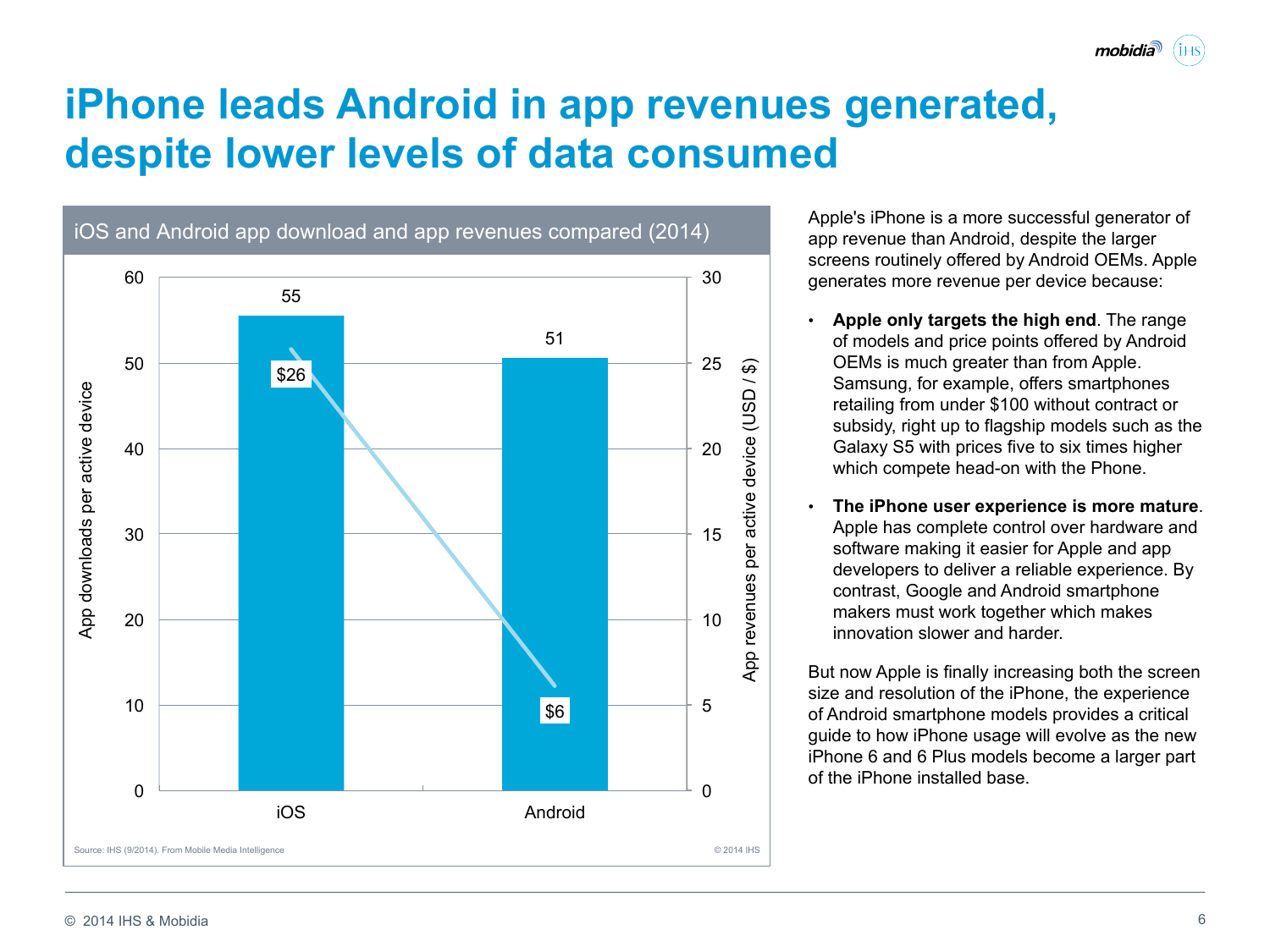

# **Android generates more data usage than iOS, across all leading countries**



Android smartphone owners use more data than iPhone owners in each of the five countries analyzed.

Markets where iPhone adoption is strongest - Japan and USA - had the least difference in data usage between the platforms. This is likely due to a relatively stronger set of apps tailored to those country's users than in a market such as South Korea where iPhone is relatively weak.

Overall data usage is strongest in markets where LTE is widely adopted such as Japan, South Korea and the USA. But this usage cannot be explained purely by faster mobile network performance because this comparison includes both Wi-Fi and cellular network data consumption. Instead, other factors such as smartphone specifications must be significant.

There are four key areas which may explain these different levels of data usage between iOS and Android:

- **1. Physical screen size**. Do larger screens result in greater smartphone usage and data consumed?
- **2. Screen resolution**. Are the number of pixels more or less significant than overall screen size? And, what does this mean with the arrival of Quad HD displays?
- **3. Smartphone tier & price**. Do smartphones marketed in the flagship segment generate more or the same usage compared with similar specified more recent mid or low tier models?
- **4. Overall processing power**. Most "mini" smartphone models combine a smaller screen with a less powerful processor and chipset. Is the processor and chipset the key determinant of differences, or is it actual screen size?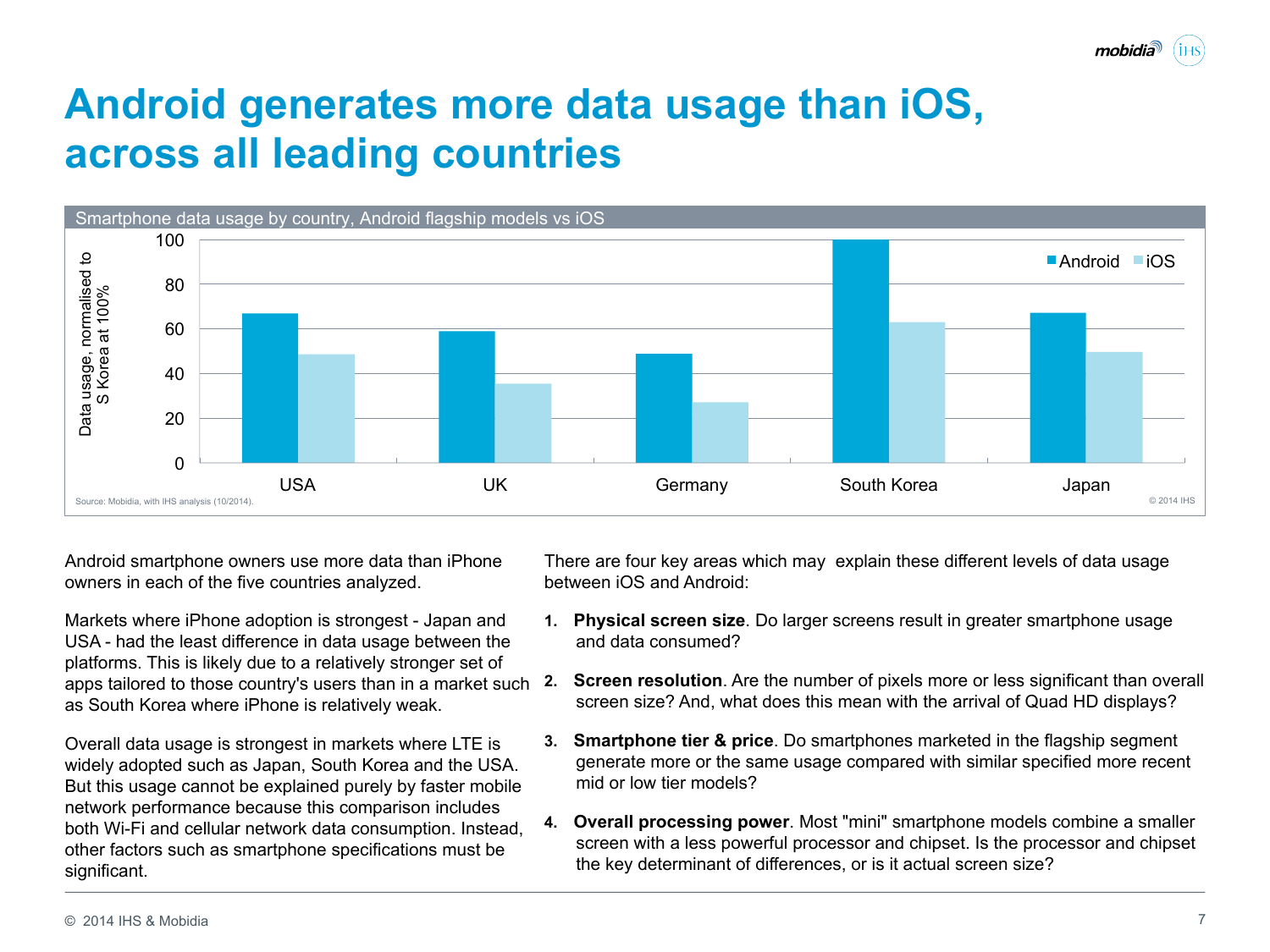## **Larger smartphone screen sizes strongly correlate with increased data consumption**



- IHS and Mobidia analyzed the performance of 26 smartphone models from five OEMs to test the importance of screen size in determining smartphone data usage and minutes of use. We ensured the sample included a representative range of smartphones in order to test:
	- The impact of smartphone's age and generation affects usage.
	- The difference between flagship smartphones across OEMs and between the same OEM over time.
	- Low versus high tier smartphone usage.
	- The impact of different chipset and CPU performance.
	- The importance of screen resolution, as well as size.

There is a significant correlation between increasing physical screen sizes, measured by the screen diagonal, and greater data consumption.

- Across all smartphones we evaluated, the Pearson correlation\* is 0.69 indicating a positive correlation.
- For Android models alone, the correlation is 0.81, which is a very strong positive correlation. Given Apple has not altered screen size between 2012 and 2014, it is more useful to consider just Android OEMs where there has been a steady pace of change, rather than occasional large jumps.

However, we must consider other possible characteristics before concluding screen size is the sole or even the main reason for increased data use.

*\* The Pearson correlation is a statistical metric that measures the linear correlation between two variables and a result of 0 indicates no correlation and 1 represents total correlation.* 

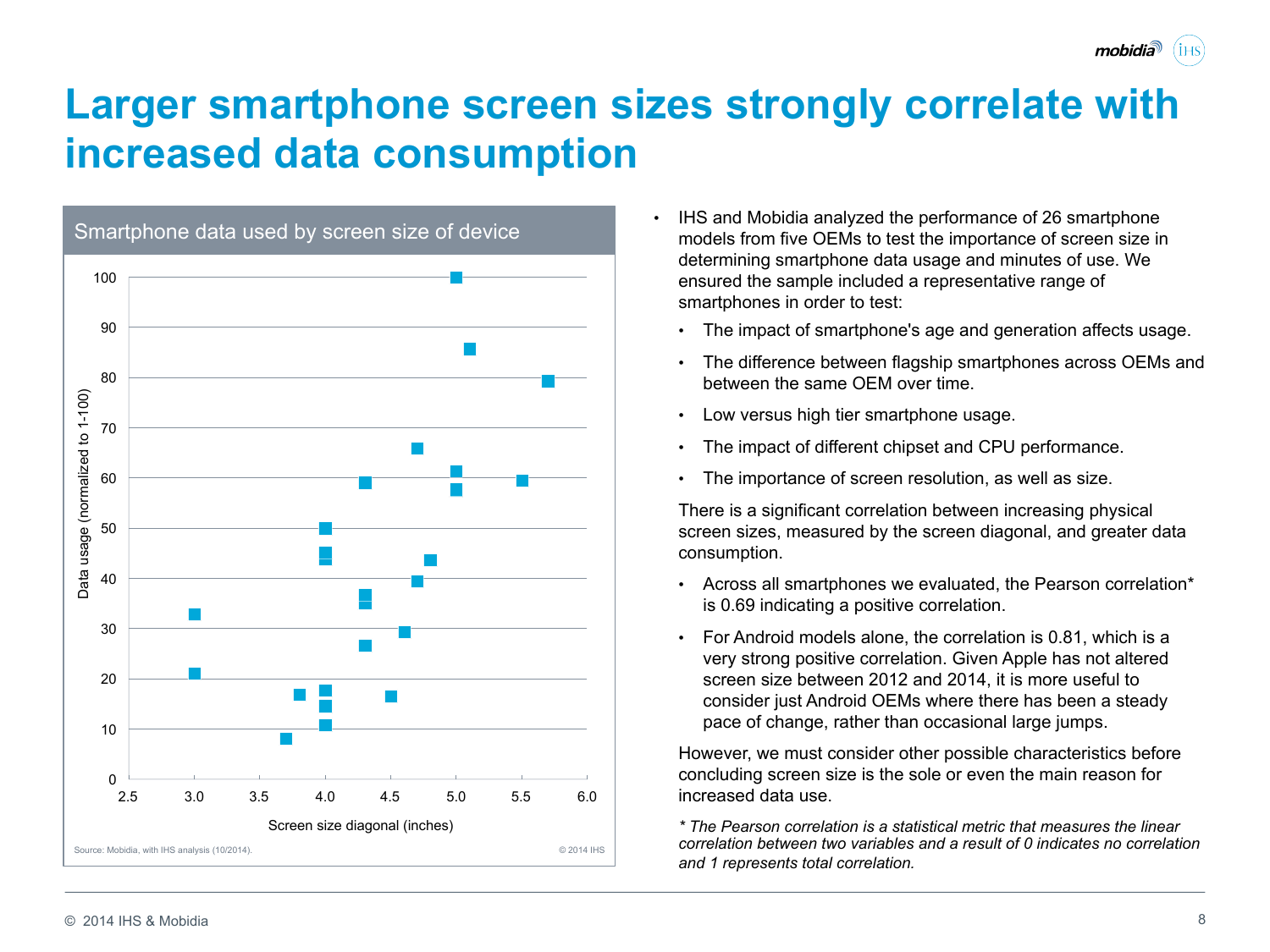## **For marketers and media companies, minutes of use is an even more important correlation than data usage**



Higher data usage is an important factor for mobile operators in designing data tariffs, planning network capacity, acquiring new spectrum. And, similarly, understanding data usage is critical for the mobile equipment vendors who enable mobile operators to manage their networks.

mobidia

For those marketing mobile apps, the time spent engaged with smartphone apps is more relevant than data consumption. Time spent will drive advertising views and, even more importantly, will translate over time into in-app purchases for freemium apps. Consumers who do not spend time within an app are highly unlikely to make regular ongoing inapp purchases.

There is an even stronger and more significant correlation between the average minutes of use and the physical screen size of a smartphone (0.9). This has a number of implications:

- **Mid tier, large screen smartphones will see higher engagement**. Examples of such very large screen models include the Samsung Galaxy Mega or the Windows Phone-based Lumia 1320, but this will have wider implications because all recent mid tier smartphones have larger screens than models from 2010 - 2012.
- **Mobile display advertising will become more important**. To date, most advertising has been search or messaging-based. In 2014, 51% of global mobile advertising revenues are from search compared with 41% for display. The rise of larger screen smartphones increases the potential for display adverts because of both greater space to show those adverts and greater engagement.
- **Mobile video stream creators must assess screen size and resolution.** If not, they risk over supplying smartphones with better video stream quality than consumers need, and placing an unnecessary strain on consumers' mobile data caps.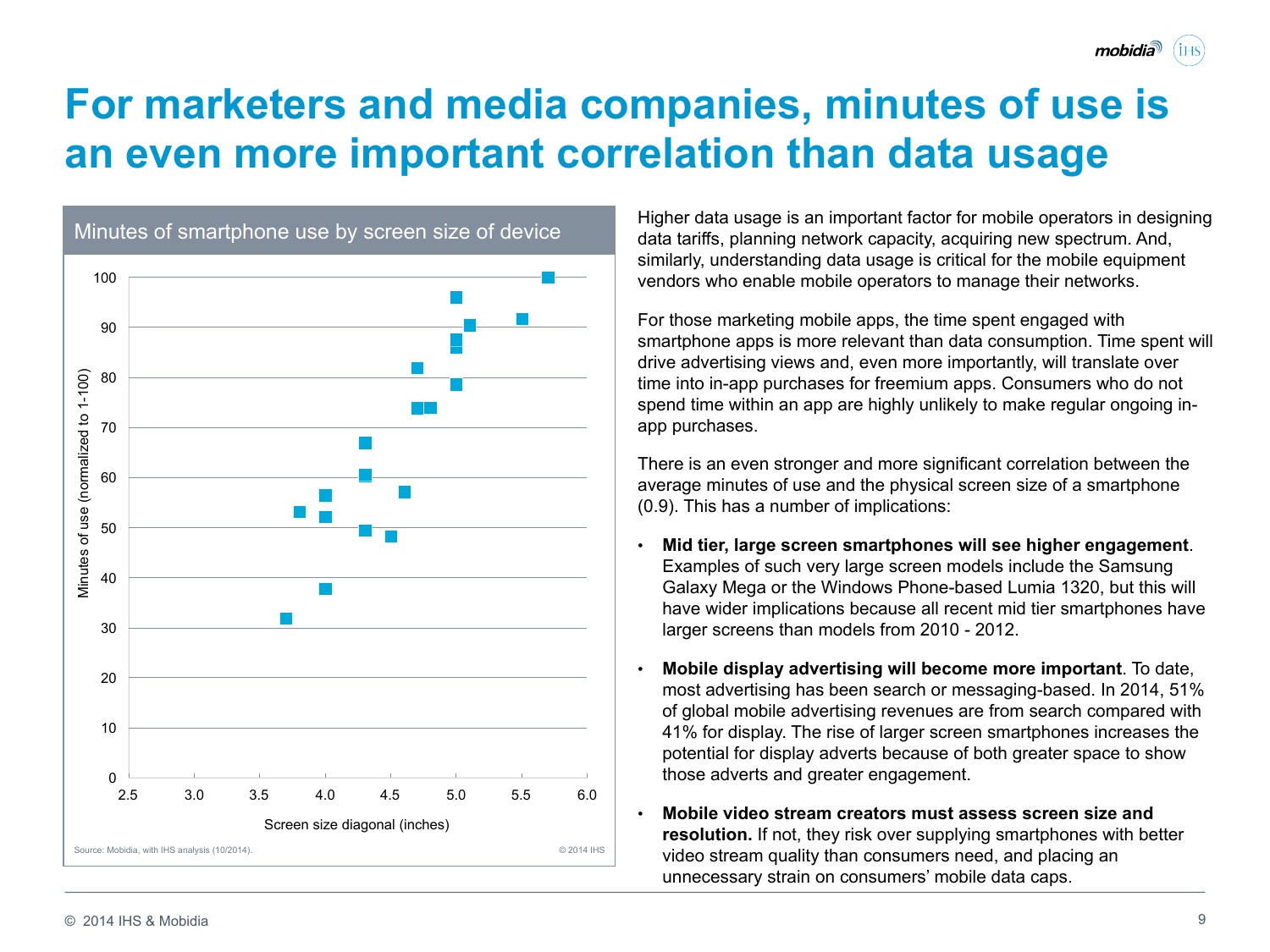#### **Age of smartphone hardware is less important than screen resolution or size to understand device usage**

There's no evidence faster, modern hardware alone drives increased user engagement with smartphones or data consumption. By analyzing handset data on characteristics and usage, it is clear screen size and total pixel resolution, or pixels per inch (PPI), has a much stronger correlation with usage than the year in which a smartphone launched.

As a result, smartphone makers are correct to focus on offering better screens on mid tier smartphones, rather than making other trade-offs, such as including a more modest screen paired with a higher end application processor. Our data indicates Samsung and HTC's "Mini" models are better aligned to consumer usage patterns because they are cheaper yet offer good screen sizes than Sony's high end Xperia Z1 Compact and Z3 Compact models which include a premium chipset.

There is also a notable difference in the correlation between screen size and data used based on whether iPhone models are included (lower correlation) or excluded (higher). There is no equivalent difference for the link between display resolution or PPI. This indicated media companies and app creators are offering relatively higher video and graphics on the physically smaller iPhone screens to match screen resolution.

Media companies should test optimizing their services more for screen size than resolution, slightly lowering the video and graphic quality for smaller screen devices even if they have the same resolution as larger models. This would save costs, speed download times or reduce buffering, yet should offer an extremely similar end user experience.

Chipset and application processor vendors should focus their marketing towards handset makers and operators on the quality of experience their improved processing capabilities deliver and the better screens they support. They should market improved network capabilities as an enabler for other handset hardware, rather than to directly drive consumers to spend more time, or consume more data, on smartphones.

characteristics



Relationship between smartphone usage and device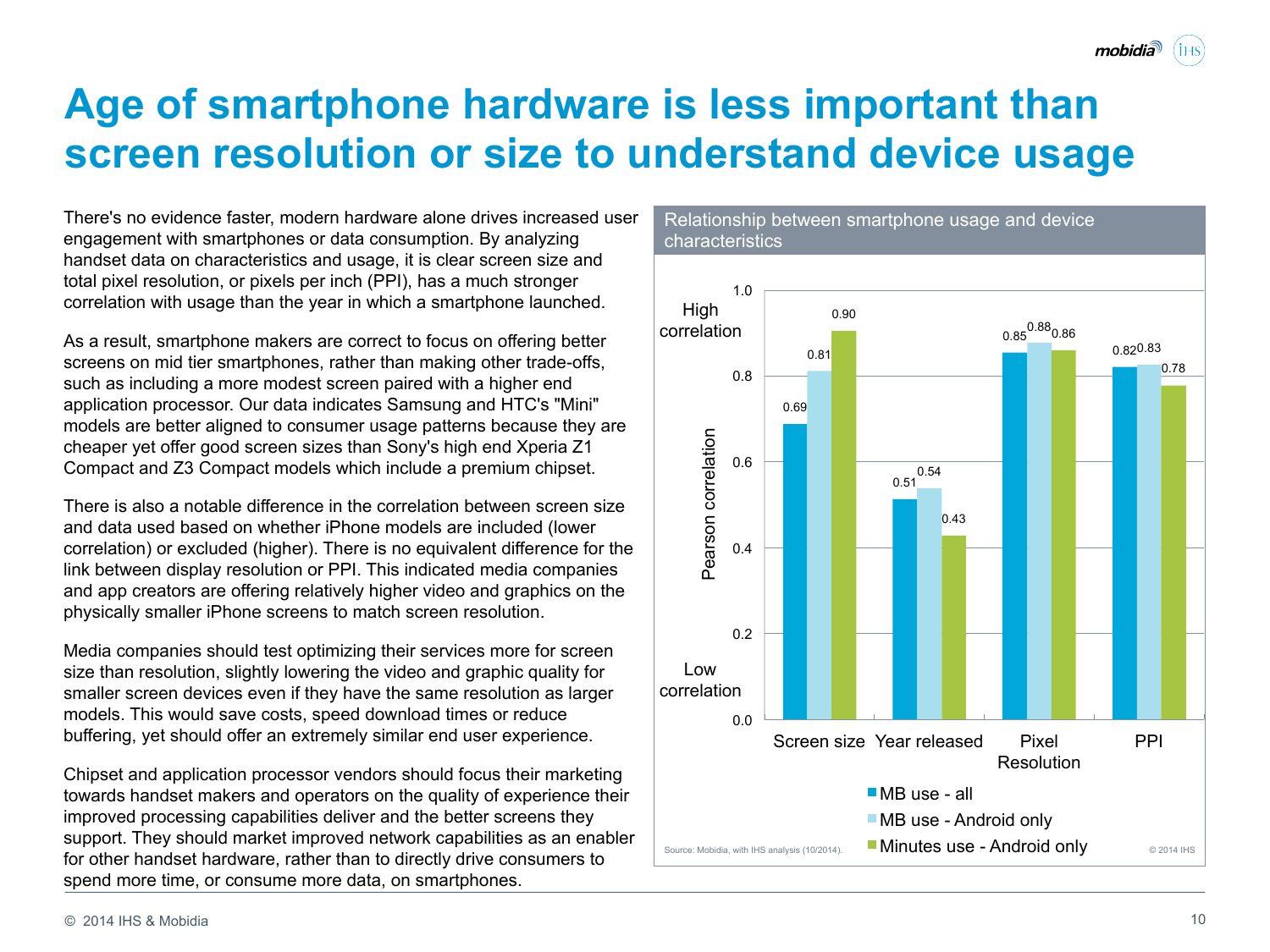## **Five inch smartphone screens are the tipping point, after which usage rises**



Across the five countries that were researched, there are extremely similar trends when assessing screen size and time spent in apps.

mobidia

Differences in the impact of screen sizes are most pronounced in Asian markets with high data consumption such as Japan and South Korea.

Overall, smartphones with screens five inches or greater resulted in greater than average minutes of use than those with smaller screens.

This is especially striking because with the new iPhones, Apple has chosen to make one of its new models slightly smaller than this five inch tipping point: The iPhone 6 has a 4.7 inch screen.

We expect the overall strength of Apple's ecosystem to compensate for this fractionally smaller screen and do not expect this choice of size to damage the iPhone 6's prospect in either shipment volumes nor in delivering a strong platform for successful apps and other content and services.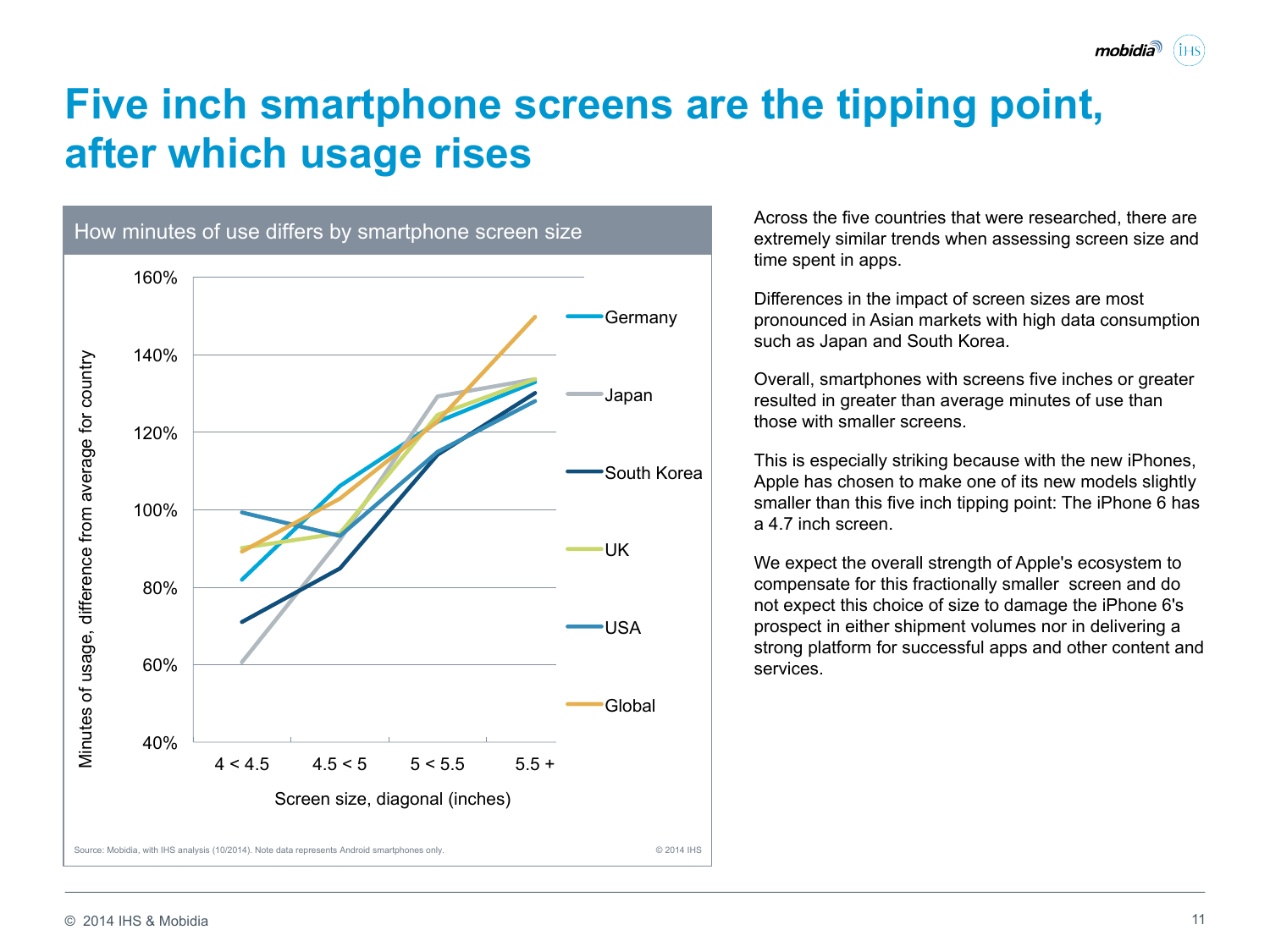© 2014 IHS & Mobidia

#### **US, UK, Germany, Japan & South Korea show near identical trends in higher data consumption and large screens**



iPhone models show modest differences in data consumption:

- Four inch iPhone 5 series have higher data consumption across all five countries. There is effectively no difference in the trend between US, Germany, Japan and South Korea. The UK has slightly less variation than the other countries.
- Because older iPhone models have remained on sale for longer than similar age Android smartphones, and continue to receive iOS updates for longer, there is no software difference between the models which could account for differences in data used.
- This difference cannot be explained by usage of 4G LTE because we are including both WiFi data and cellular data.

 $3.5 < 4$   $4 < 4.5$   $4.5 < 5$   $5 < 5.5$   $5.5 +$ Source: Mobidia, with IHS analysis (10/2014) Screen size, diagonal (inches)  $\frac{180\%}{120\%}$ <br>
Source: Mobidia, with IHS analysis (10/2014) Screen size, diagonal (inches)  $\frac{180\%}{120\%}$ Screen size, diagonal (inches)

**How Android data used differs by smartphone screen size** 

Android smartphones demonstrate greater variation:

40% 60% 80% 100% 120% 140% 160% 180% 200% 220%

- There is an inflection point for Android smartphones around five inches, above which data consumption increases dramatically.
- There is a much greater range of data consumption across Android smartphone models than the iPhone. Large screen Android models consume 50-90% more data than average, while the larger iPhone models consume just 20% more. This reflects both a much greater overall range in Android screen sizes and Android's ability to serve a wider range of consumer segments and price points.



Germany

Japan

South Korea UK

USA

**Global**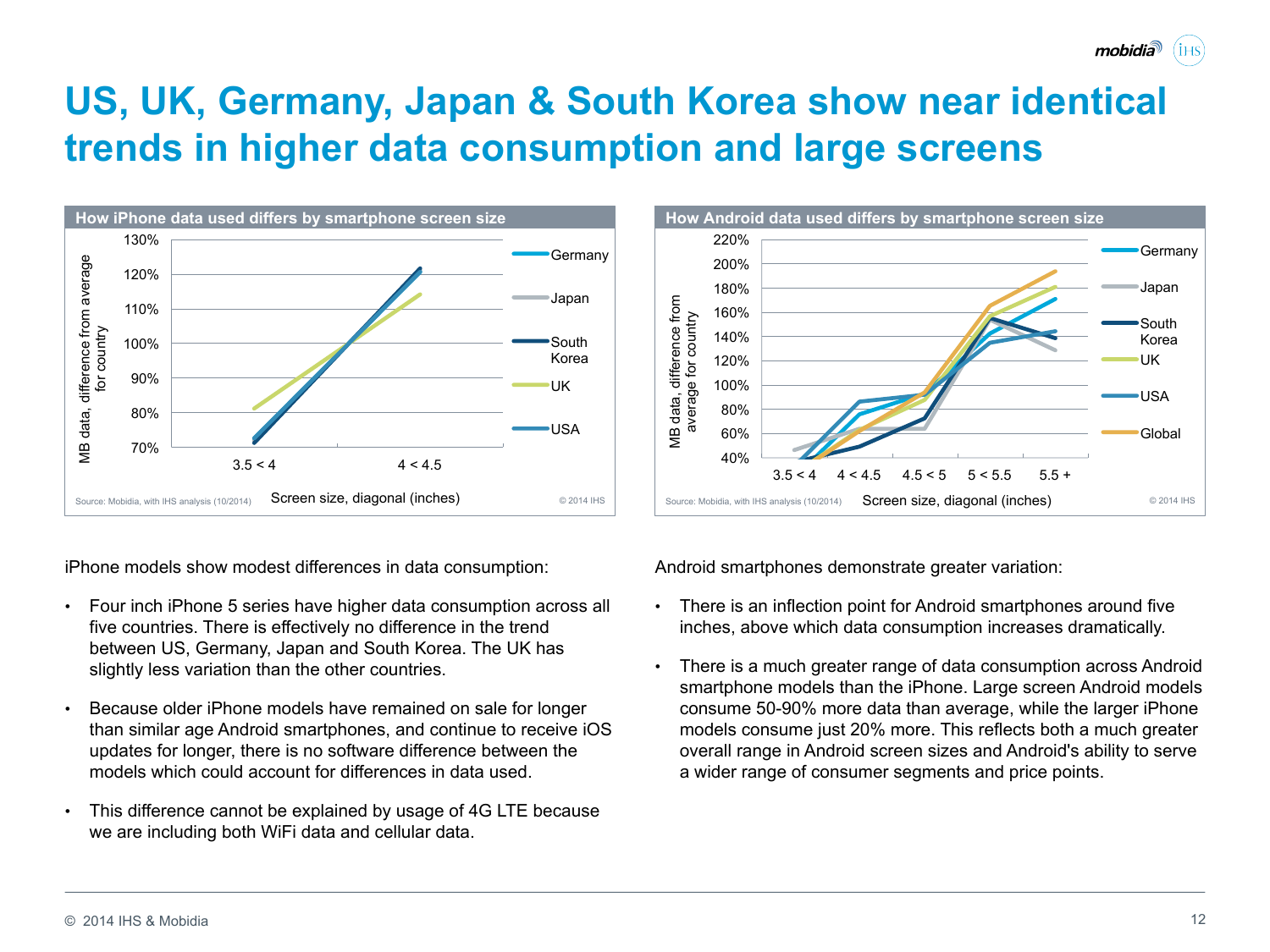## **Chat and social apps see little impact from larger screens, despite the better on-screen keyboards**



With the shift to exclusively touch screen keyboards, larger smartphone screens aid consumer typing as well as media consumption. These larger keyboards make it easier for consumers to send messages with chat or social apps as well as improve their media consumption experience.

mobidia

Similarly, larger screens make touch screen game controls easier to use because a users' fingers obstruct the screen to a lesser extent.

However, despite the seductiveness of these ideas, our analysis does not support a strong correlation between the time spent in chat apps, games or social apps and screen size. Each has a Pearson correlation of below 0.4 which is not significant for this sample.

For data consumption, there is a stronger correlation between screen size and data generated by chat, games and social apps. However, with the increased use of photos in chat apps and video playback within social apps – for example videos auto play when a user scrolls down a Facebook timeline – this correlation is more likely due to media activity within these apps than other factors.

Unsurprisingly, streaming video apps, such as those from broadcasters, TV networks, and over-the-top (OTT) video services have the greatest correlation and one which is significant.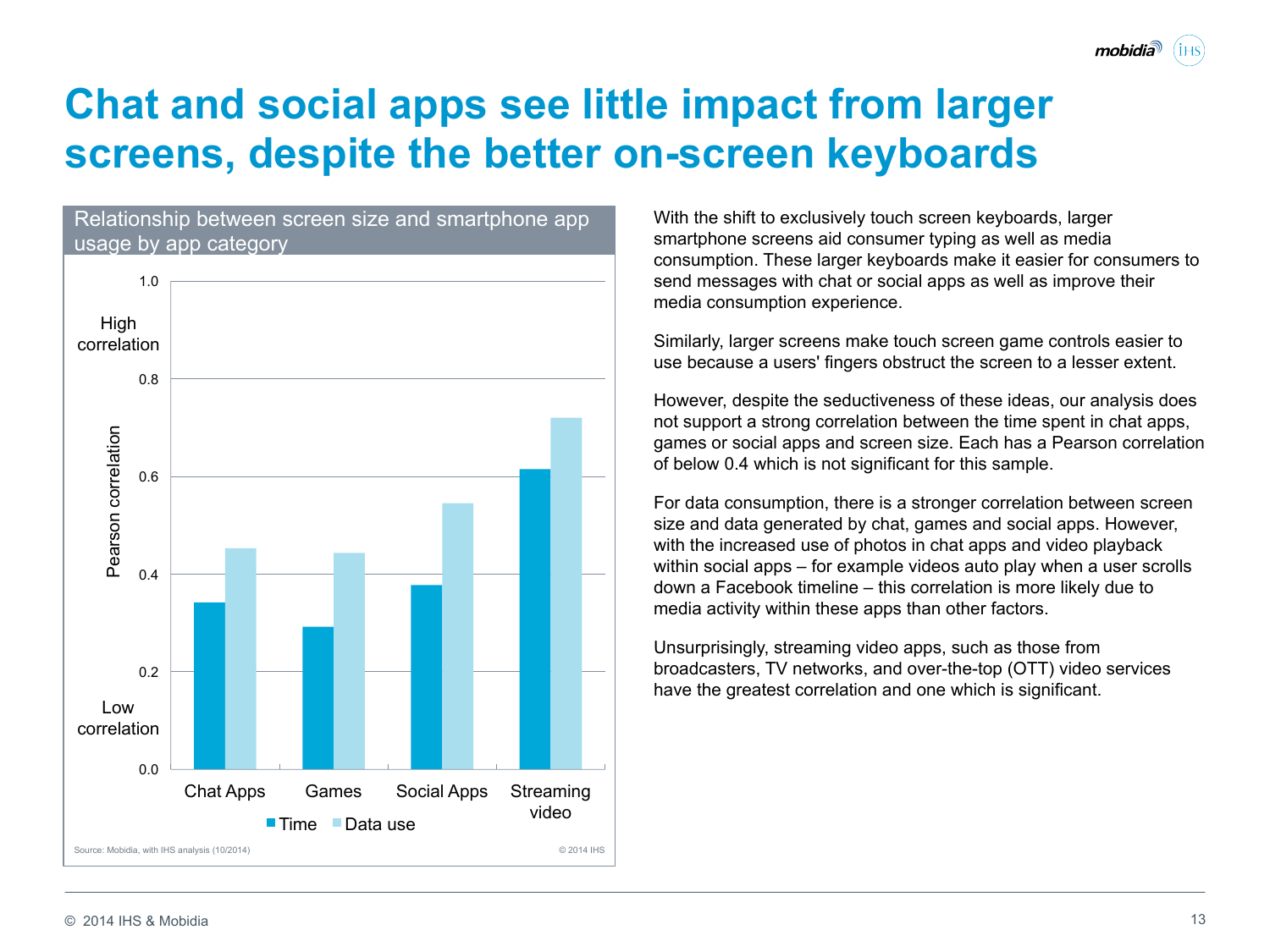# **There's no evidence high-end application processors impact usage**





We compared how app usage differed across flagship and mid tier smartphones from different OEMs, with some interesting findings:

- There is a greater difference in minutes of use than with data usage between flagship smartphones and mid tier models from the same OEM.
- Chipsets and processors do not appear to make much difference.

While most smaller screen smartphones have a slower, less capable, application processor and graphics, Sony's Xperia Z1 Compact is unusual because it has an identical chipset to the much larger screen Xperia Z1. Where there is a difference, it's greatest for games and chat apps and not for video.

The HTC Desire 310 and Galaxy S4 Mini have slower chipsets as well as smaller screens than their flagship equivalents, despite Samsung's use of its flagship "Galaxy S" model branding on these mid tier models.

The difference between Z1 and Z1 Compact in time spent or data used is very similar to the difference between Samsung's S4 and S4 Mini indicating the screen is more significant than the chipset in determining consumer smartphone usage.

HTC's One M8 has much greater minutes of use and data consumed than its mid tier stable mate, especially with video streaming and social apps. This is most likely because of other characteristics such as the presence of twin front facing stereo speakers, or the enhanced Blinkfeed social app HTC includes on its high tier devices.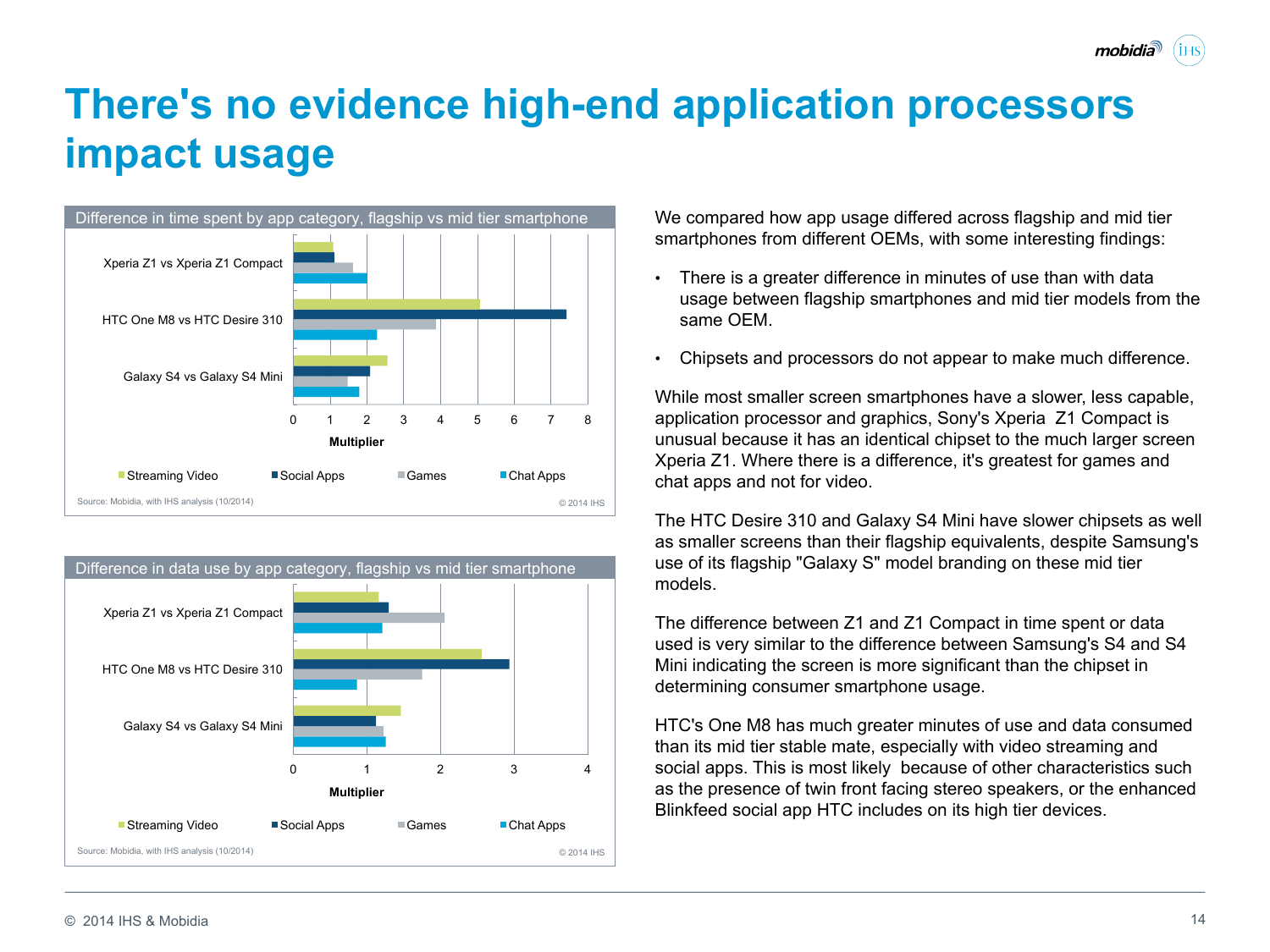

Samsung's recent flagship smartphones have extremely similar levels of data consumed by streaming video apps although they were released at different times (2012-2014) and have a range of screen resolutions (from 720p to 1080p).

Strikingly, the Note 2 and Note 3 have similar levels to the Galaxy S4 and S5 models respectively, even though the Galaxy Note models launched six months earlier. Both Note models have larger screens than the S4 and S5.

# **All of Samsung's large screen flagship smartphones drive high data usage, across all app categories**



Samsung's flagship smartphones all use large amounts of data across

While video stream dwarfs other kinds of app in the data generated, social apps are now using approximately three to seven times as much data as games or chat apps. Video is increasingly becoming a feature of others apps as smartphones become more capable and



mobidia

all major app categories.

screen sizes increase.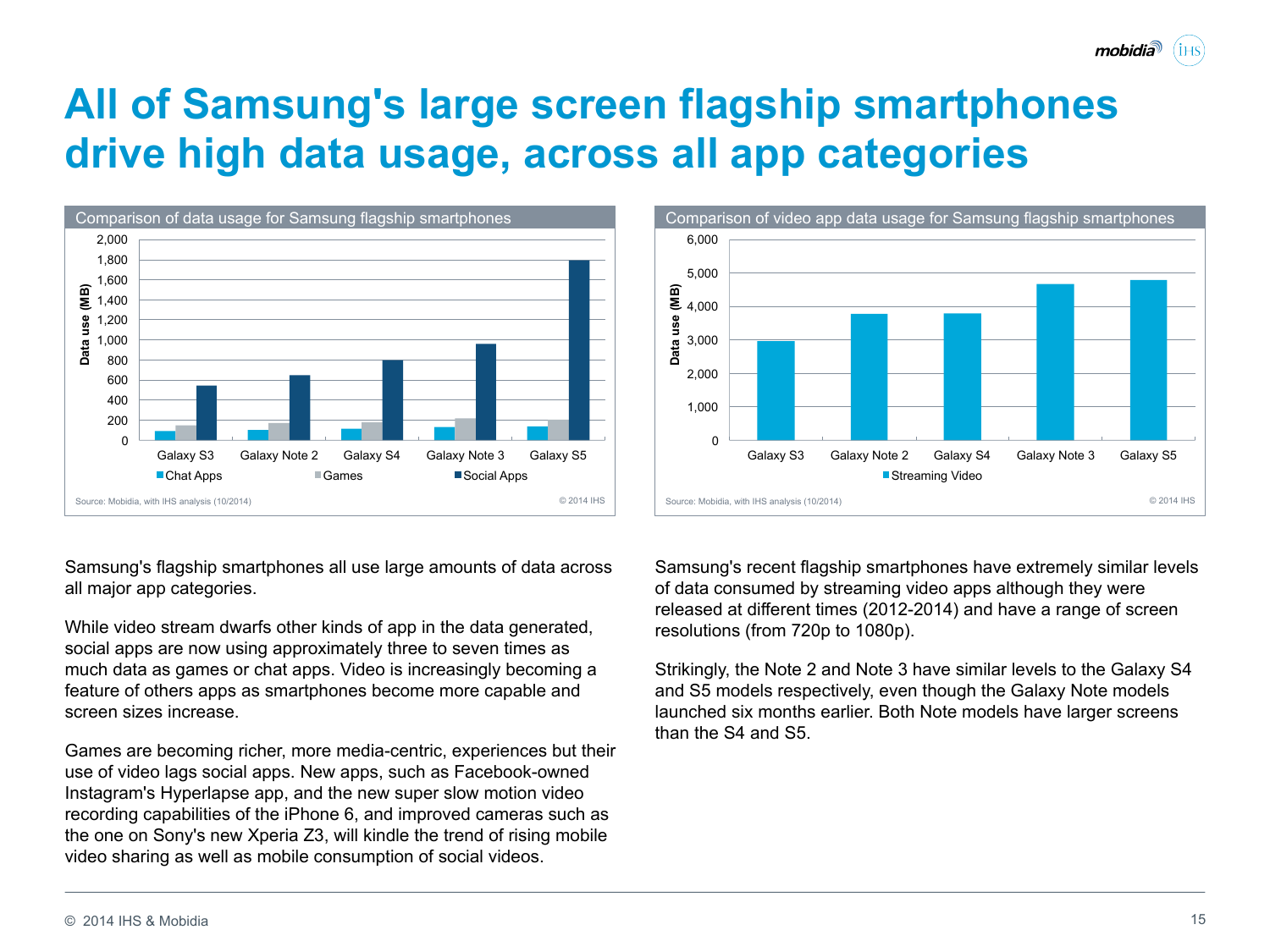## **Across flagship models, screen size is more important than resolution in driving minutes of use of apps**



While the more recent Samsung flagship smartphones consume more data, there is no similar trend for minutes of use in any of the app categories we researched.

Chat, social, games and video streaming apps deliver similar time spent across the recent Note and Galaxy S models.

For social, chat and game apps, the recent higher resolution models do generate greater data volumes.

Content companies delivering richer media to higher resolution screens will not see greater usage of their apps. For those using advertising-led monetization, this means their costs will rise without an associated rise in revenue, leading to lower profitability.

Instead, companies should benchmark physical screen size as a more useful metric and serve richer media for larger sized smartphone screens, but not focus so tightly on resolution alone.

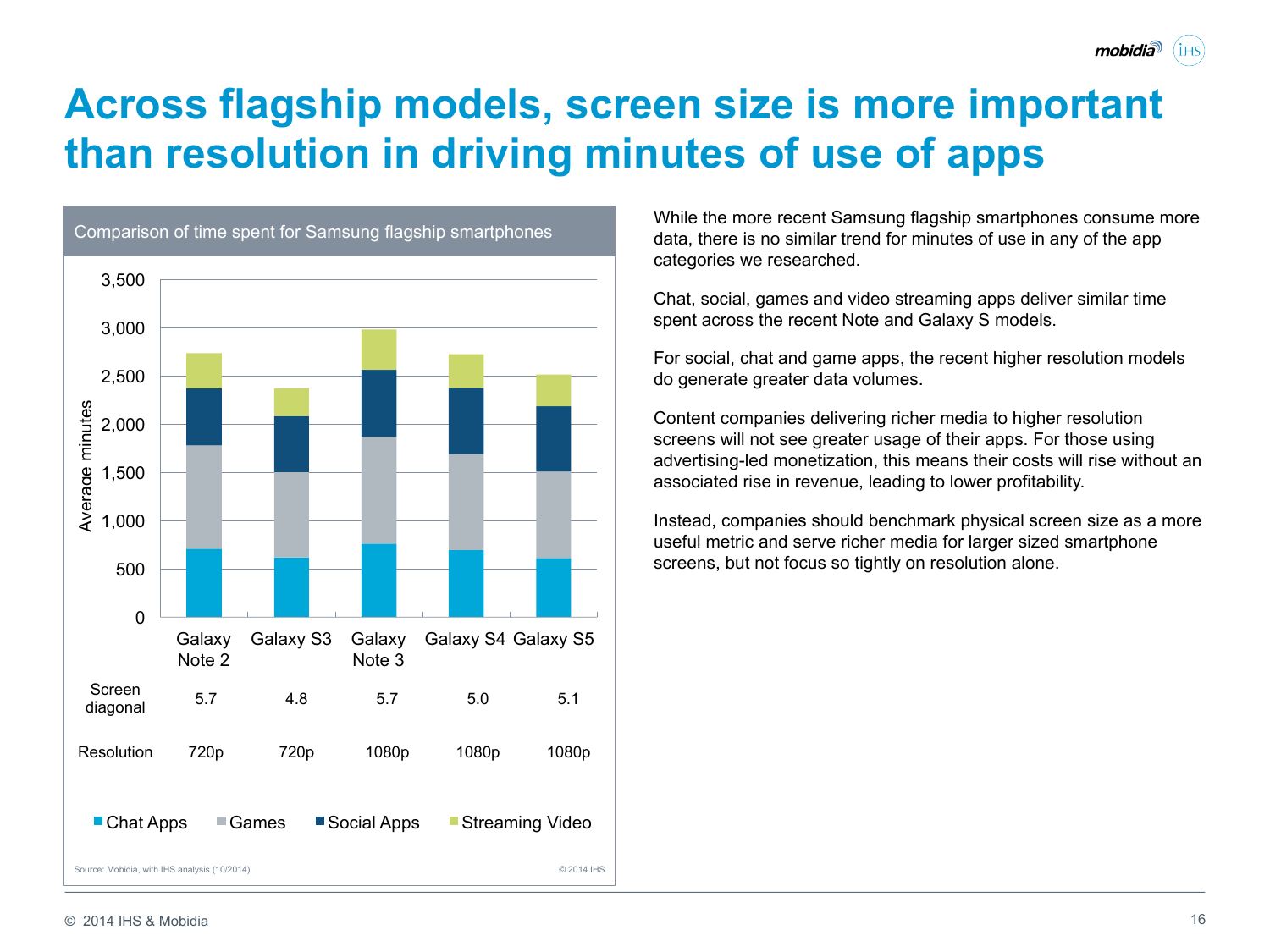#### **Initial owners of the iPhone 6 follow the trend, despite the small number of large screen iOS apps available now**

Early indications are users of the new generation of larger screen iPhones are consuming more data than users of smaller screen iPhone models, such as the iPhone 4 and iPhone 5.

However, caution must be used in assessing this data, because:

- It represents just one week, rather than many months of consumption.
- Many apps were not updated to take advantage of the larger screen iPhone models during the week covered by this data, including highly popular apps such as: YouTube, Facebook, WhatsApp, Netflix and Candy Crush Saga. This means consumers are not yet experiencing the full benefit of larger iPhone screens.
- Consumers which have just bought a new iPhone may have different consumption patterns to those who have owned a particular model for some time.
- Within the global sample, the iPhone 6 was on sale in a much smaller number of countries than older models. However, the increase in data consumption in the US compared with older models suggests this is not a major factor.

For Apple to maximize the benefits of higher levels of consumer engagement with the iPhone 6 and 6 Plus enabled by the larger screens, Apple must work harder to persuade app creators to optimize their apps for the iPhone 6 generation screens.





mobidia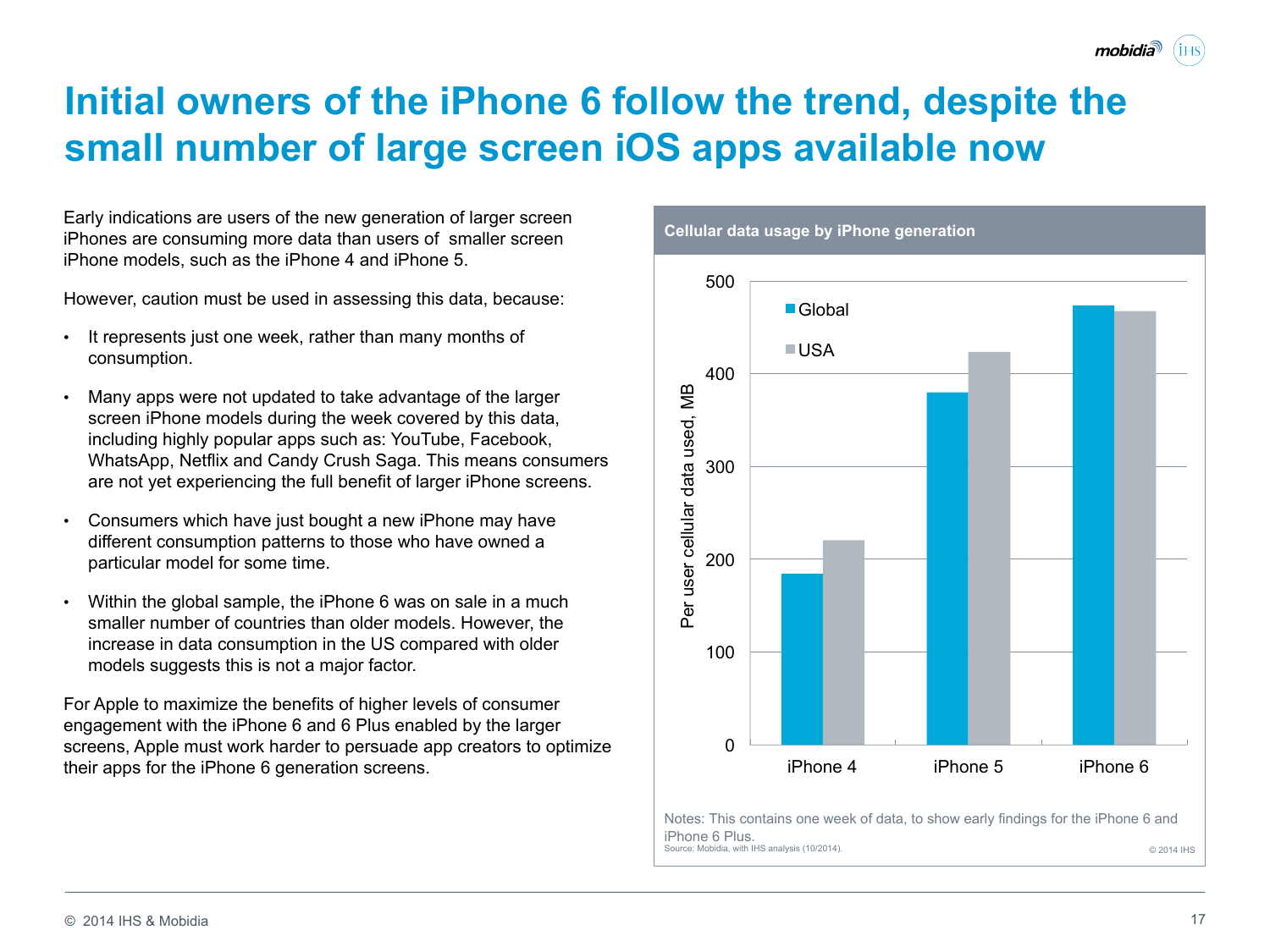#### **Questions?**

#### About IHS

IHS is a global information company with world-class experts in the pivotal areas shaping today's business landscape: energy, technology, economics, geopolitical risk, sustainability and supply chain management. We employ more than 8,000 people in more than 31 countries around the world.

IHS is the world's leading source for research, analysis, and strategic guidance in the technology, media, and telecommunications industries.

#### About Mobidia

Mobidia is a leading mobile analytics provider with the largest global sample of smartphone and tablet users. Mobidia's mobile analytics and metrics platform provides unique insights into mobile usage trends on mobile applications and mobile networks. Real usage from real users on both cellular and Wi-Fi networks provides a comprehensive and unique understanding of what people do and value in the mobile world. Mobidia is headquartered in Vancouver, British Columbia with local presence in the U.S. and Europe.















technology.ihs.com **www.mobidia.com** 



@IHS @Mobidia\_apps



press@ihs.com marketing@mobidia.com

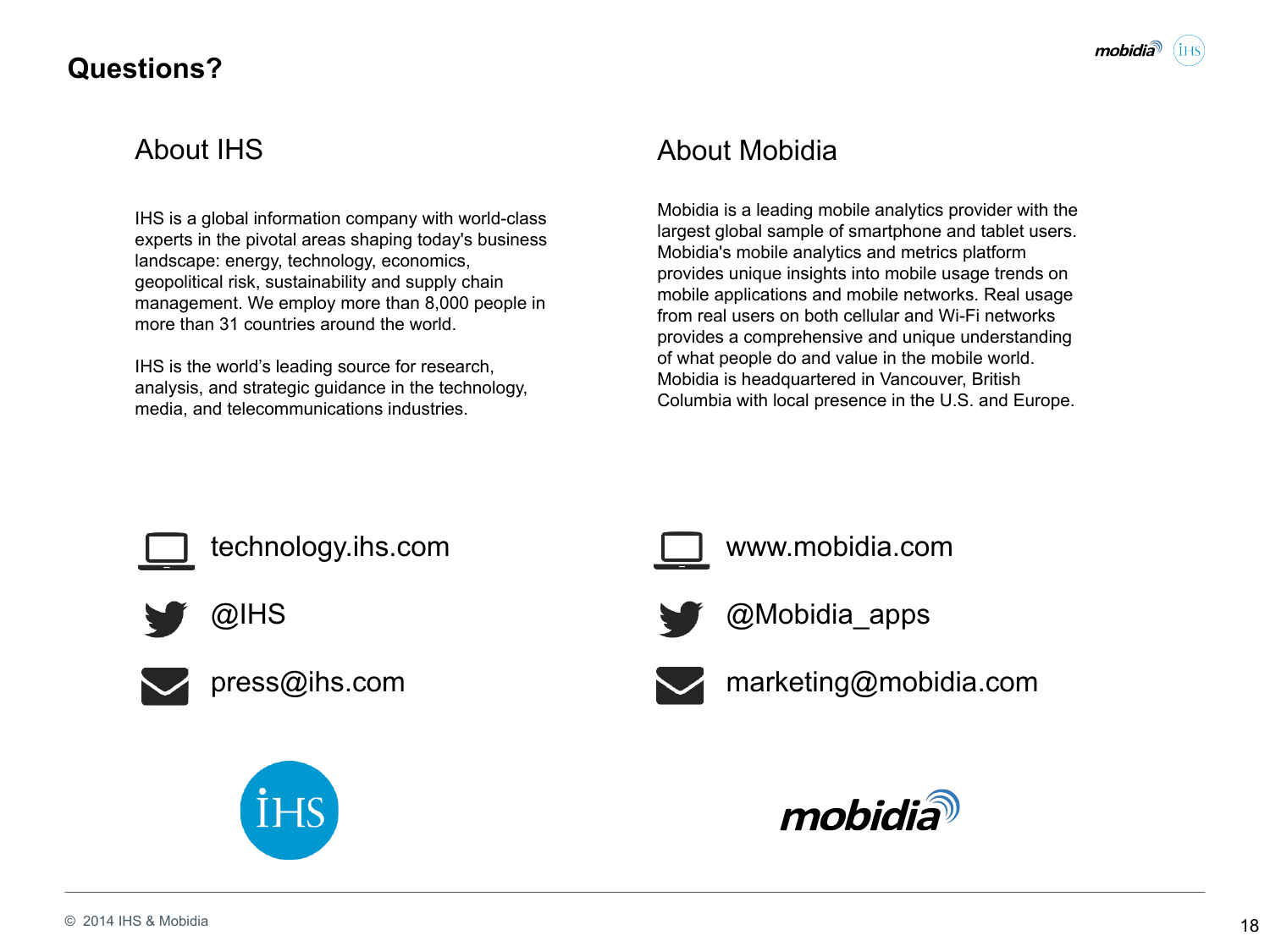# **Methodology**

IHS and Mobidia evaluated many sources of information to create this report, including:

- IHS' market forecasts for smartphones, apps, mobile app stores and the IHS handset database of the specifications of hundreds of smartphones. IHS develops forecasts based on interviews with key industry players, data supplied by content providers, billing vendors, industry bodies, ad networks, consumer surveys as well as other analytics tools.
- Mobidia's mobile data and metrics, containing data from real usage of smartphone users around the world. For this report, we focused our analysis on usage data for 26 smartphone models in five countries across a seven month period. Additionally, we examined early data on iPhone 6 and iPhone 6 Plus usage.

We selected a sample of smartphone models which reflect different screen sizes and capabilities. We included models from a selection of leading OEMs and considered both Android and iOS devices as well.

Often, smaller screen smartphone models also have less powerful application processors and graphics capabilities. For this reason, we ensured we considered smaller screen handsets with identical capabilities to larger screen models, for example the Xperia Z1 Compact and Xperia Z1. Also, we assessed both Samsung's flagship models, the large screen Galaxy S and the equally powerful but even larger screened Galaxy Note series.

The top 20 chat, social, and video streaming apps were analyzed within the countries and smartphone model segmentations referenced in this report. For the gaming segment, data on all games within Mobidia's data set of millions of applications were used to drive the report's conclusions.

To ensure the data was not impacted by one-off short term events, we analyzed usage data for all the smartphone model sample across seven months of 2014.

However, because the iPhone 6 and iPhone 6 Plus are so new, the data on page 17 reflects one week in September 2014, just after these new smartphone models launched.

Handset models we analyzed for data consumption and minutes of use included:-

Samsung Galaxy Ace 2; Samsung Galaxy Ace 3; Samsung Galaxy Note 2; Samsung Galaxy Note 3; Samsung Galaxy S3; Samsung Galaxy S3 Mini; Samsung Galaxy S4; Samsung Galaxy S4 Mini; Samsung Galaxy S5; HTC Desire 300; HTC Desire 310; HTC DESIRE S; HTC DESIRE X; HTC One [M7]; HTC One M8; HTC One Mini; LG/Google Nexus 4; LG/Google Nexus 5; Sony Xperia SP; Sony Xperia Z1; Sony Xperia Z1 Compact; Apple iPhone 4; Apple iPhone 4S; Apple iPhone 5; Apple iPhone 5C; Apple iPhone 5S.